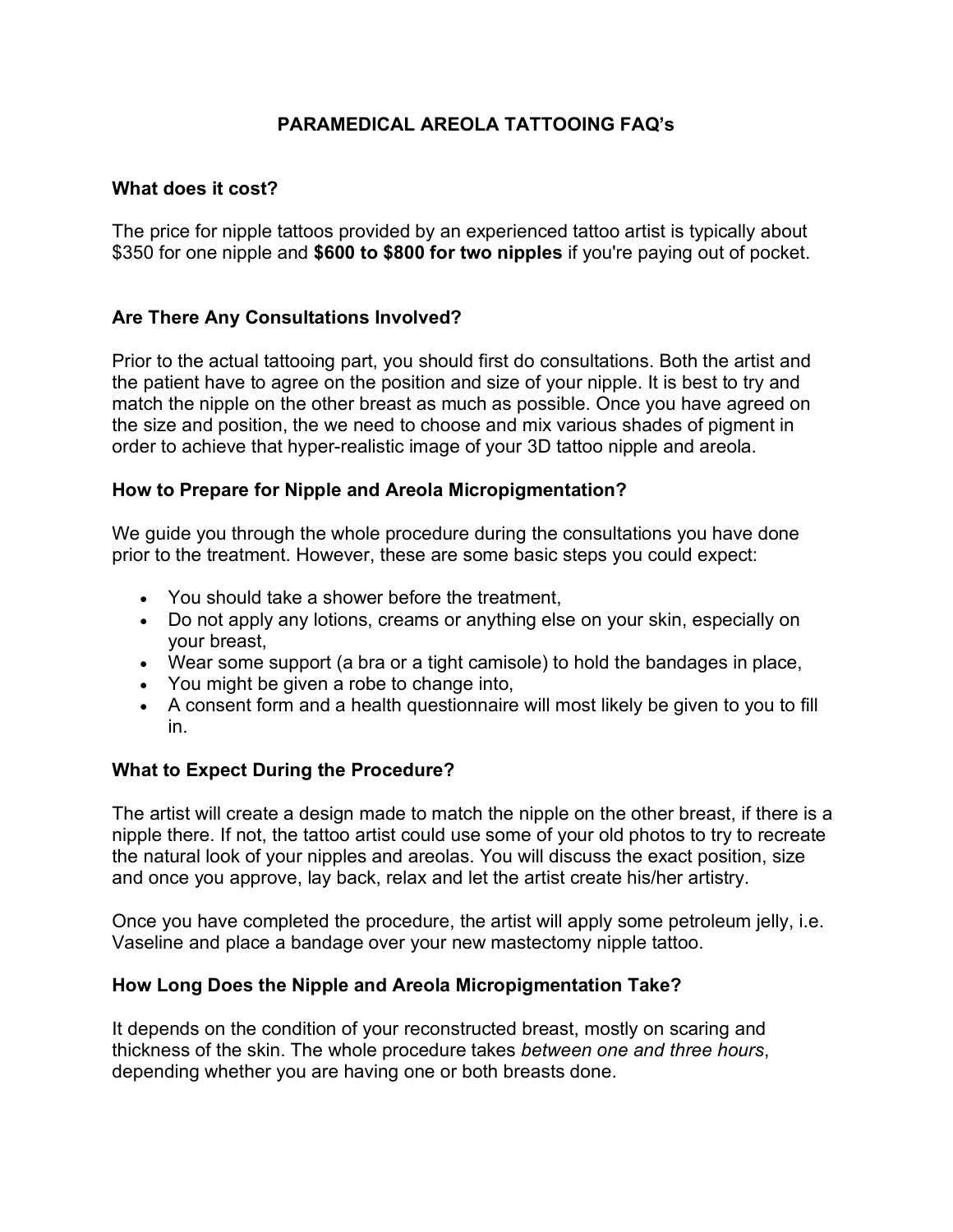The nipple and areola tattooing process itself normally does not take more than 30 minutes per breast. Most clients require one initial treatment followed by another appointment to build up the pigment color.

## **Does a Nipple Tattoo Hurt?**

Mastectomy usually leads to breast numbness, since mastectomy causes nerve damage that reduces sensation in the breast. How much a nipple and areola tattooing process hurts varies from person to person, but be aware that your reconstructed breast is no longer as sensitive as it used to be. Thus, *in most cases the pain level is quite low.*

You might experience some tingling and discomfort, but a numbing cream or a topical local anesthetic could be applied 45-60 minutes prior to the treatment. Patients with implants might feel a vibration through the implant during the procedure.

## **What Does the Aftercare Involve?**

Healing usually lasts *up to 10 days*. The following could be expected after the treatment:

- Some temporary swelling and/or redness for the first day or two.
- Scabbing or flaking may occur on the tattooed area. This is a normal part of the healing process, but it is important not to pick at it since you may remove the pigment and cause infection.
- Keep the tattooed area clean.
- Use clean paper or gauze after showering or bathing to pat the area dry.
- You might be asked to apply antibacterial ointment a few times a day for a couple of days.
- Do not go swimming, sunbathing or to a sauna and Jacuzzi for at least two weeks following the treatment.
- You might be given a follow-up appointment for the second treatment where additional pigment is applied, if necessary.

## **How Soon Can I Expect My Nipple Tattoo to Fade?**

Be aware that some products, such as those containing *aloe vera*, *Retin A* or *glycolic acid*, could lead to the tattoo fading more quickly.

This is nothing to be scared of, just to draw your attention to the fact you might need more frequent touch-ups in case your nipple and areola tattoo fades more quickly. However, in most cases nipple and areola tattoos last for years, especially with proper care.

## **When Should I Get a Touch Up?**

Due to the fact the pigment is less concentrated than the traditional tattoo ink, the body metabolizes it more quickly and it fades over time. *It will take years, though, before you*